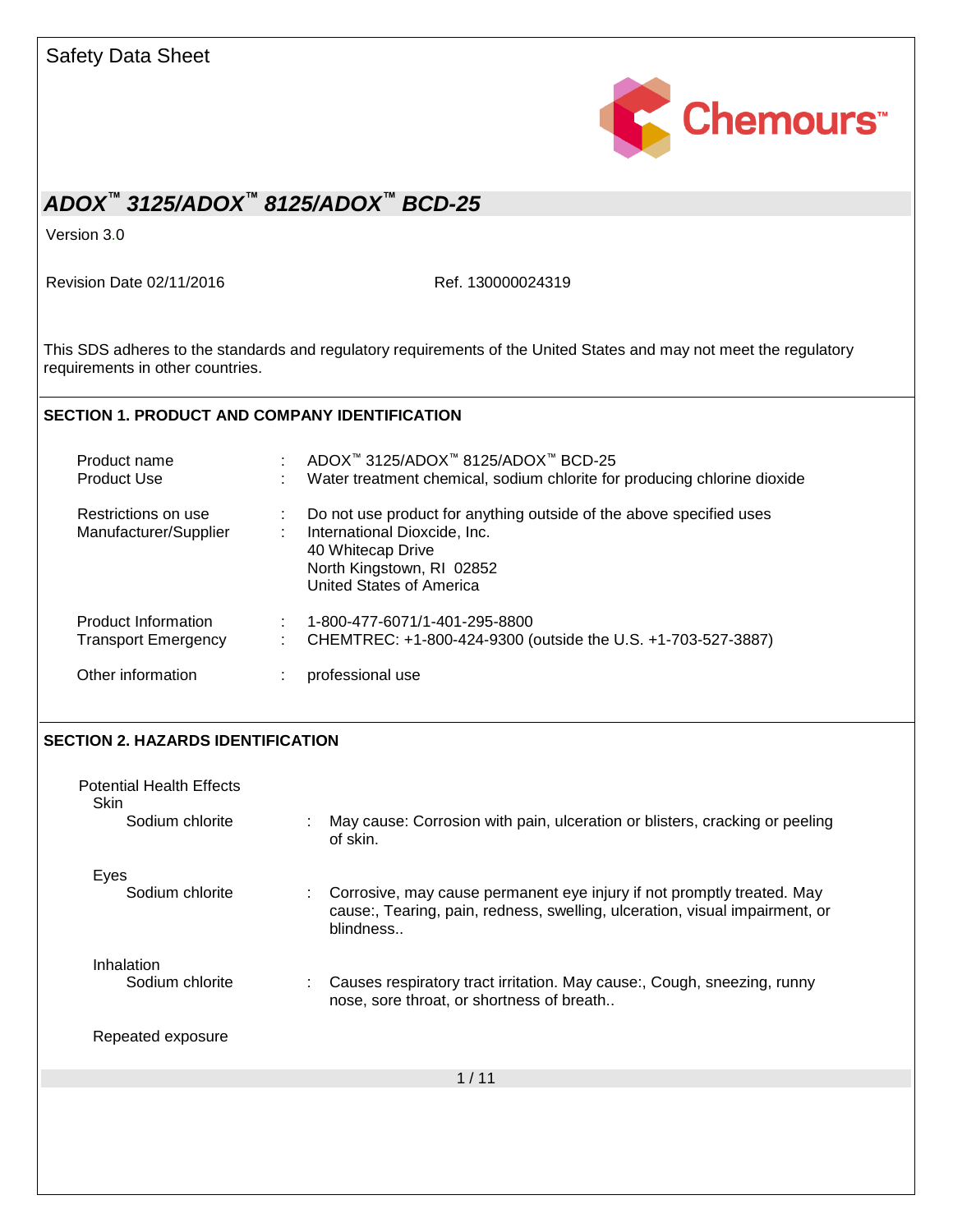

Version 3.0

Revision Date 02/11/2016 Ref. 130000024319

Sodium chlorite : Adverse effects from repeated ingestion may include: Gastrointestinal effects, Abnormal decrease in number of red blood cells (anaemia) which could produce tiredness, rapid heartbeat, dizziness, pale skin, leg cramps, shortness of breath. altered blood chemistry Target Organ

Sodium chlorite : Blood

### **SECTION 3. COMPOSITION/INFORMATION ON INGREDIENTS**

| Component                                                                                                                                     | CAS-No.   | Concentration |  |
|-----------------------------------------------------------------------------------------------------------------------------------------------|-----------|---------------|--|
| The specific chemical identity and/or exact percentage (concentration) of composition has been withheld as a trade secret.<br>Sodium chlorite | 7758-19-2 | $20 - 30 \%$  |  |
|                                                                                                                                               |           |               |  |

#### **SECTION 4. FIRST AID MEASURES**

| General advice | : When symptoms persist or in all cases of doubt seek medical advice.                                                                                                      |
|----------------|----------------------------------------------------------------------------------------------------------------------------------------------------------------------------|
| Inhalation     | : Move to fresh air. If not breathing, give artificial respiration. Call a poison<br>control center or doctor for treatment advice.                                        |
| Skin contact   | : Take off contaminated clothing and shoes immediately. Wash off immediately<br>with plenty of water. Call a poison control center or doctor for treatment advice.         |
| Eye contact    | : Rinse immediately with plenty of water and seek medical advice.                                                                                                          |
| Ingestion      | : Call a poison control center or doctor for treatment advice. Do not induce<br>vomiting without medical advice. Never give anything by mouth to an<br>unconscious person. |
|                | 2/11                                                                                                                                                                       |
|                |                                                                                                                                                                            |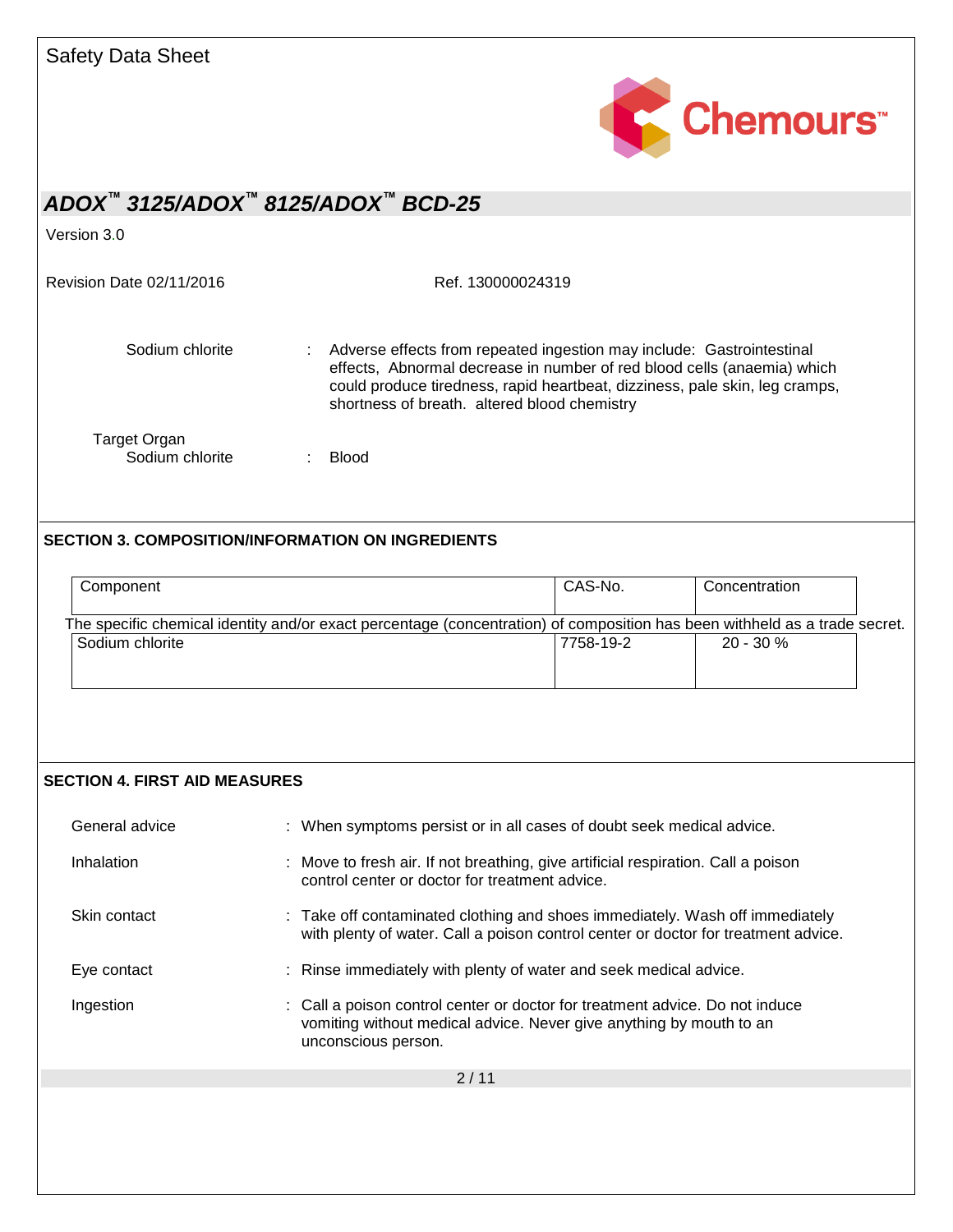

Version 3.0

| Revision Date 02/11/2016                                 | Ref. 130000024319                                                                                    |
|----------------------------------------------------------|------------------------------------------------------------------------------------------------------|
| Most important<br>symptoms/effects, acute<br>and delayed | : No applicable data available.                                                                      |
| Protection of first-aiders                               | : If potential for exposure exists refer to Section 8 for specific personal protective<br>equipment. |
| Notes to physician                                       | : Probable mucosal damage may contraindicate the use of gastric lavage.<br>Treat symptomatically.    |

### **SECTION 5. FIREFIGHTING MEASURES**

| Suitable extinguishing media                     | : The product itself does not burn., Use extinguishing measures that are<br>appropriate to local circumstances and the surrounding environment., Foam,<br>Sand, Dry powder, Water spray |
|--------------------------------------------------|-----------------------------------------------------------------------------------------------------------------------------------------------------------------------------------------|
| Unsuitable extinguishing<br>media                | $\therefore$ Carbon dioxide (CO2)                                                                                                                                                       |
| Specific hazards                                 | : Drying of this product on clothing or combustible materials may cause fire.                                                                                                           |
| Special protective equipment<br>for firefighters | : Wear self-contained breathing apparatus (SCBA). Wear suitable protective<br>equipment.                                                                                                |
| Further information                              | : Evacuate personnel to safe areas. Evacuate personnel and keep upwind of<br>fire. Keep containers and surroundings cool with water spray.                                              |

#### **SECTION 6. ACCIDENTAL RELEASE MEASURES**

NOTE: Review FIRE FIGHTING MEASURES and HANDLING (PERSONNEL) sections before proceeding with clean-up. Use appropriate PERSONAL PROTECTIVE EQUIPMENT during clean-up.

Safeguards (Personnel) : Wear personal protective equipment. Avoid contact with the skin and the eyes.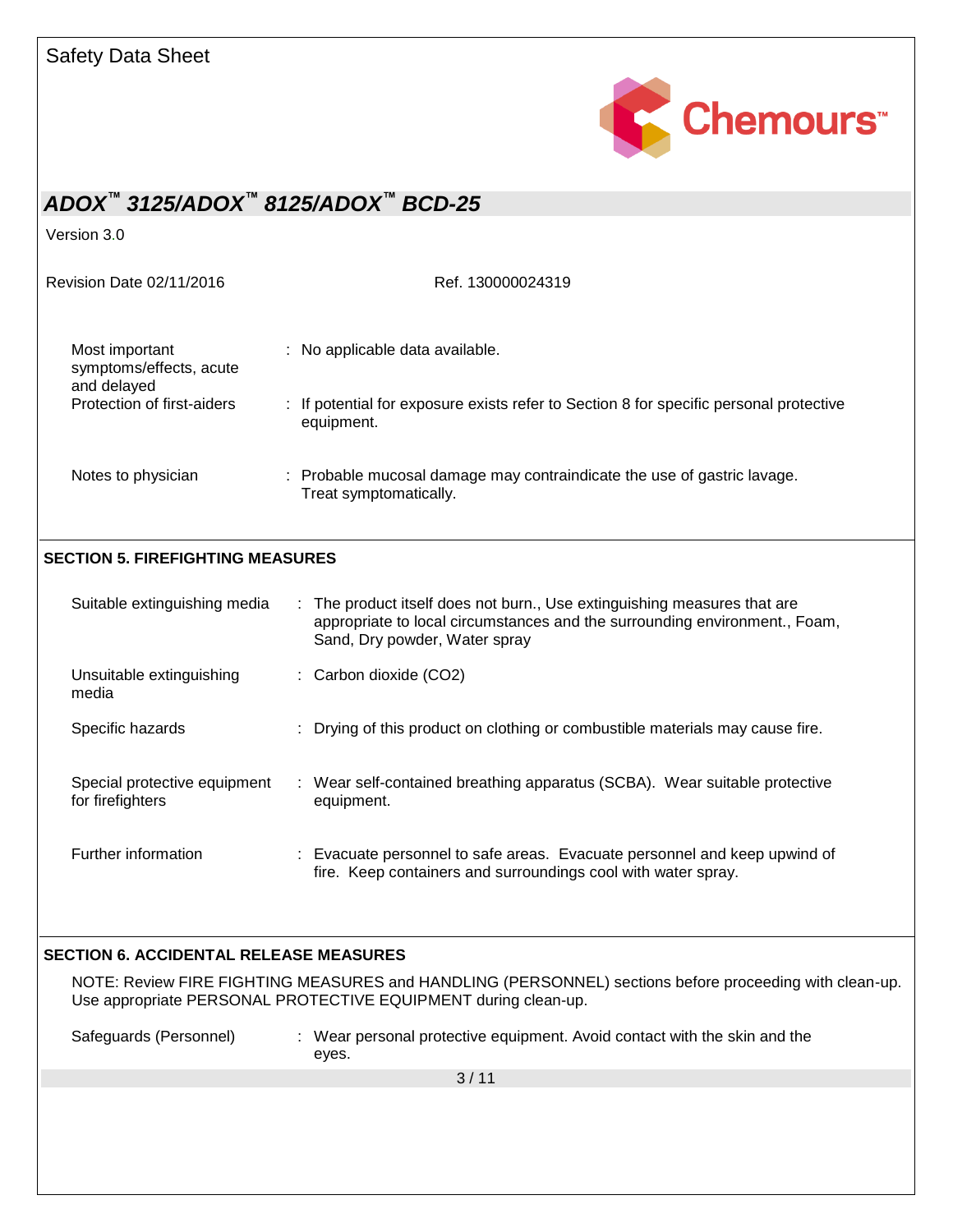

Version 3.0

Revision Date 02/11/2016 Ref. 130000024319

| Environmental precautions          | : Prevent material from entering sewers, waterways, or low areas. Do not allow<br>to dry.                                   |  |
|------------------------------------|-----------------------------------------------------------------------------------------------------------------------------|--|
| Spill Cleanup                      | : Dilute with water. Pick up and transfer to properly labelled containers. After<br>cleaning, flush away traces with water. |  |
| <b>Accidental Release Measures</b> | : No applicable data available.                                                                                             |  |

### **SECTION 7. HANDLING AND STORAGE**

| Handling (Personnel)        | : Use only in well-ventilated areas.<br>Avoid contact with skin, eyes and clothing. Wash hands before breaks and at<br>the end of workday.                                                                                                       |
|-----------------------------|--------------------------------------------------------------------------------------------------------------------------------------------------------------------------------------------------------------------------------------------------|
| Handling (Physical Aspects) | : Avoid letting the product become dry.                                                                                                                                                                                                          |
| Dust explosion class        | : Not applicable                                                                                                                                                                                                                                 |
| Storage                     | : Keep tightly closed in a dry, cool and well-ventilated place. Keep away from<br>food, drink and animal feedingstuffs. Avoid heat, freezing and ultraviolet light.<br>Do not allow to dry.<br>Keep away from: Strong acids and oxidizing agents |
| Storage period              | : No applicable data available.                                                                                                                                                                                                                  |
| Storage temperature         | : No applicable data available.                                                                                                                                                                                                                  |

#### **SECTION 8. EXPOSURE CONTROLS/PERSONAL PROTECTION**

| Engineering controls                                    | : Ensure adequate ventilation, especially in confined areas.                                                                                        |
|---------------------------------------------------------|-----------------------------------------------------------------------------------------------------------------------------------------------------|
| Personal protective equipment<br>Respiratory protection | : Where there is potential for airborne exposures in excess of applicable limits,<br>wear approved respiratory protection with dust/mist cartridge. |
| Hand protection                                         | : Additional protection: Impervious gloves                                                                                                          |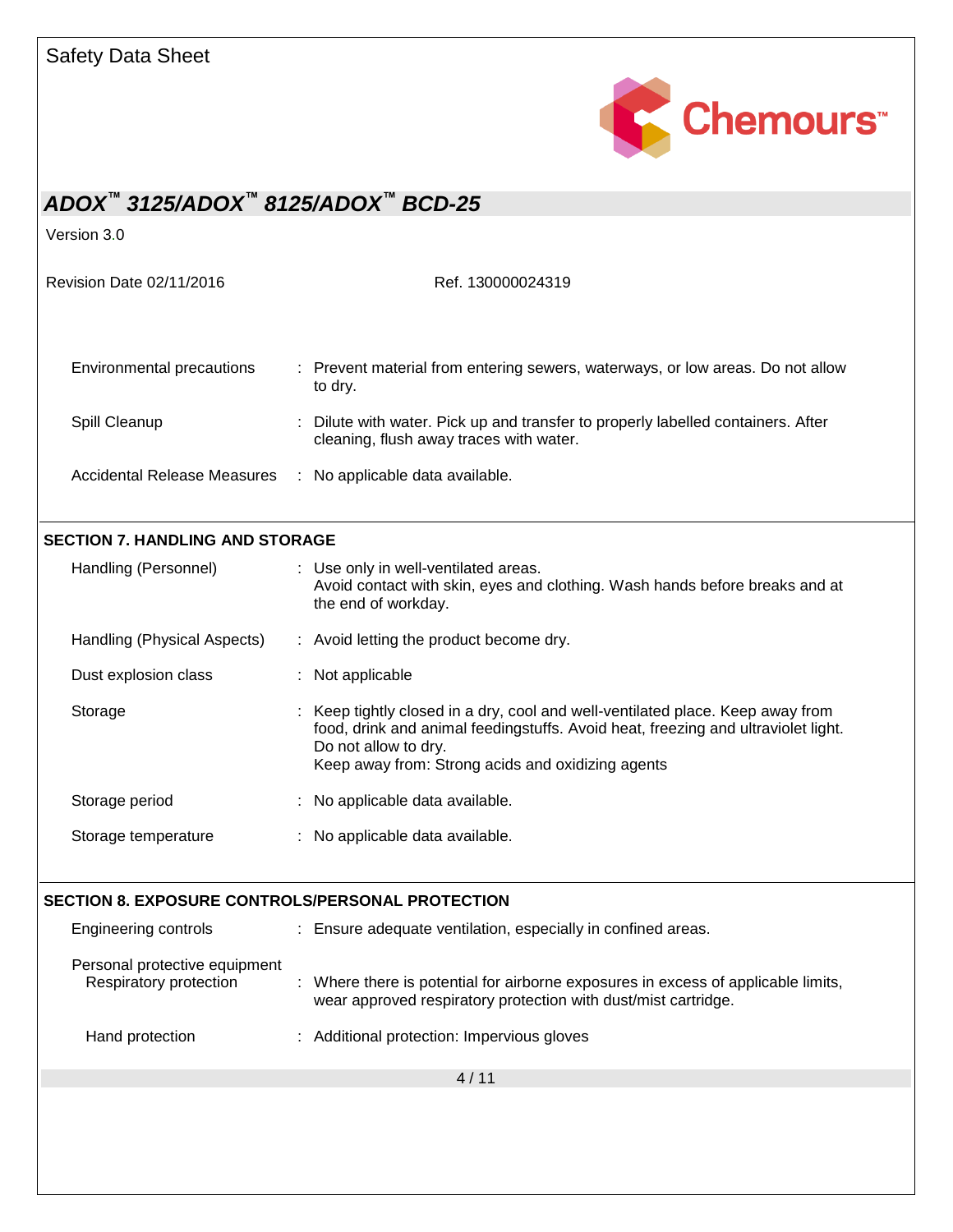

Version 3.0

Revision Date 02/11/2016 Ref. 130000024319

| Eye protection                                             | : Wear coverall chemical splash goggles. Additionally wear a face shield where<br>the possibility exists for face contact due to splashing, spraying or airborne<br>contact with this material. |
|------------------------------------------------------------|-------------------------------------------------------------------------------------------------------------------------------------------------------------------------------------------------|
| Skin and body protection                                   | : Where there is potential for skin contact, have available and wear as<br>appropriate, impervious gloves, apron, pants, jacket, hood and boots.                                                |
| Protective measures                                        | : Avoid exposure - obtain special instructions before use. Wear suitable gloves<br>and eye/face protection.                                                                                     |
| <b>Exposure Guidelines</b><br><b>Exposure Limit Values</b> |                                                                                                                                                                                                 |

Contains no substances with occupational exposure limit values.

This product does not contain any exposure limits that require disclosure according to OSHA Hazard Communication Standard 2012.

| <b>SECTION 9. PHYSICAL AND CHEMICAL PROPERTIES</b> |                                                                                                 |
|----------------------------------------------------|-------------------------------------------------------------------------------------------------|
| Appearance<br>Physical state<br>Form<br>Color      | liquid<br>: liquid<br>light yellow                                                              |
| Odor                                               | : odourless, slight chlorine                                                                    |
| Odor threshold                                     | : No applicable data available.                                                                 |
| рH                                                 | $:$ > 12                                                                                        |
| Melting point/freezing point                       | $:$ Freezing point<br>ca. -18 °C (-0.40 °F)<br>Crystallization temperature<br>ca. -9 °C (16 °F) |
| Boiling point/boiling range                        | : Boiling point<br>ca. 106 °C (223 °F)                                                          |
|                                                    | 5/11                                                                                            |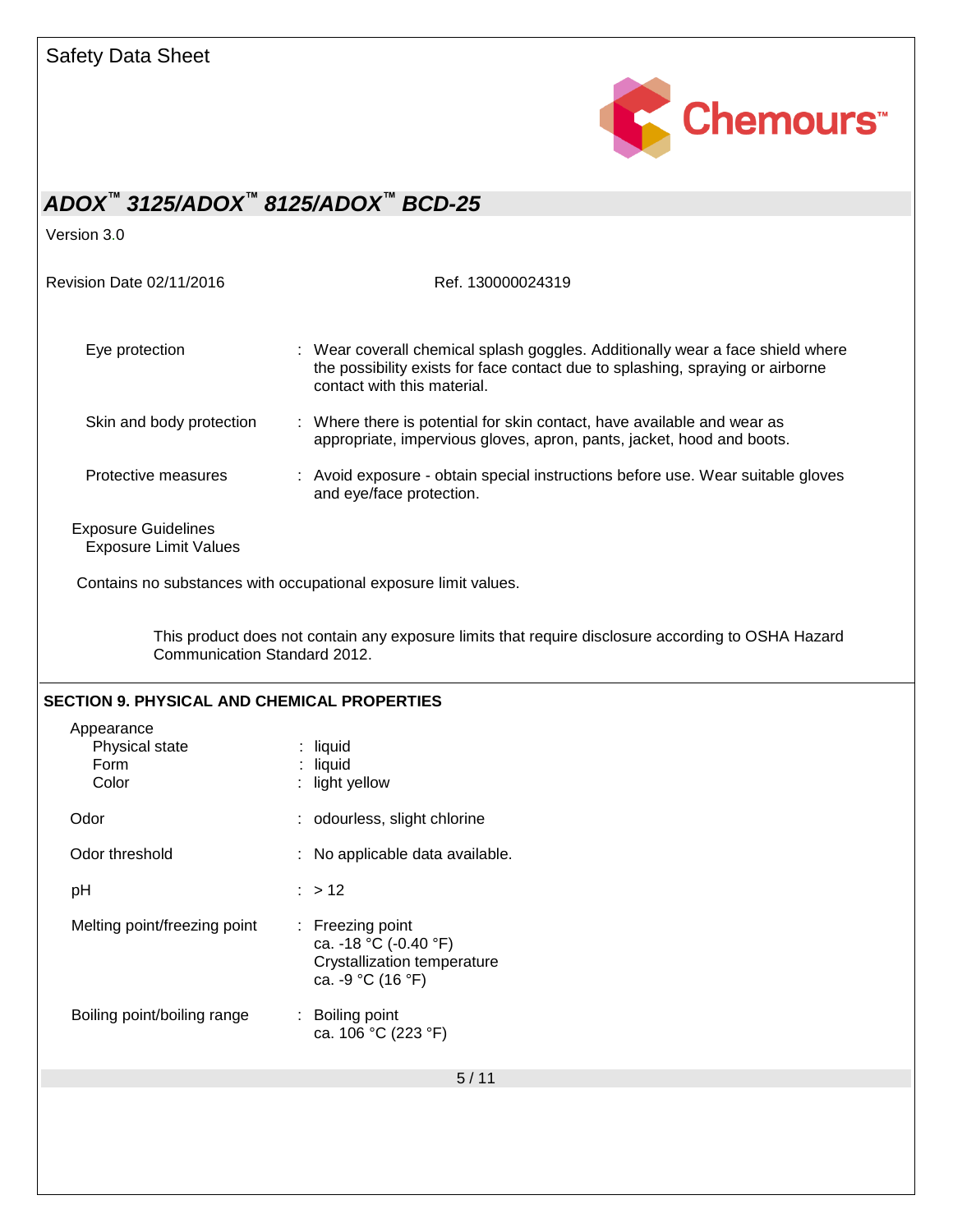

Version 3.0

Revision Date 02/11/2016 Ref. 130000024319

| Flash point                                | Not applicable                                         |  |
|--------------------------------------------|--------------------------------------------------------|--|
| Evaporation rate                           | No applicable data available.                          |  |
| Flammability (solid, gas)                  | No applicable data available.                          |  |
| Upper explosion limit                      | No applicable data available.                          |  |
| Lower explosion limit                      | No applicable data available.                          |  |
| Vapor pressure                             | ca. 15.5 mm Hg at 20 °C (68 °F)                        |  |
| Vapour density                             | No applicable data available.                          |  |
| Density                                    | ca. 10.05 lb/gal                                       |  |
| Specific gravity (Relative<br>density)     | No applicable data available.                          |  |
| Water solubility                           | miscible                                               |  |
| Solubility(ies)                            | No applicable data available.                          |  |
| Partition coefficient: n-<br>octanol/water | No applicable data available.                          |  |
| Auto-ignition temperature                  | No applicable data available.                          |  |
| Decomposition temperature                  | Stable under normal conditions. Decomposes on heating. |  |
| Viscosity, kinematic                       | No applicable data available.                          |  |
| Viscosity, dynamic                         | 2.33 mPa.s                                             |  |

### **SECTION 10. STABILITY AND REACTIVITY**

| Reactivity | : Decomposes on heating. |
|------------|--------------------------|
|            |                          |

| Chemical stability | Stable under normal conditions. |
|--------------------|---------------------------------|
|--------------------|---------------------------------|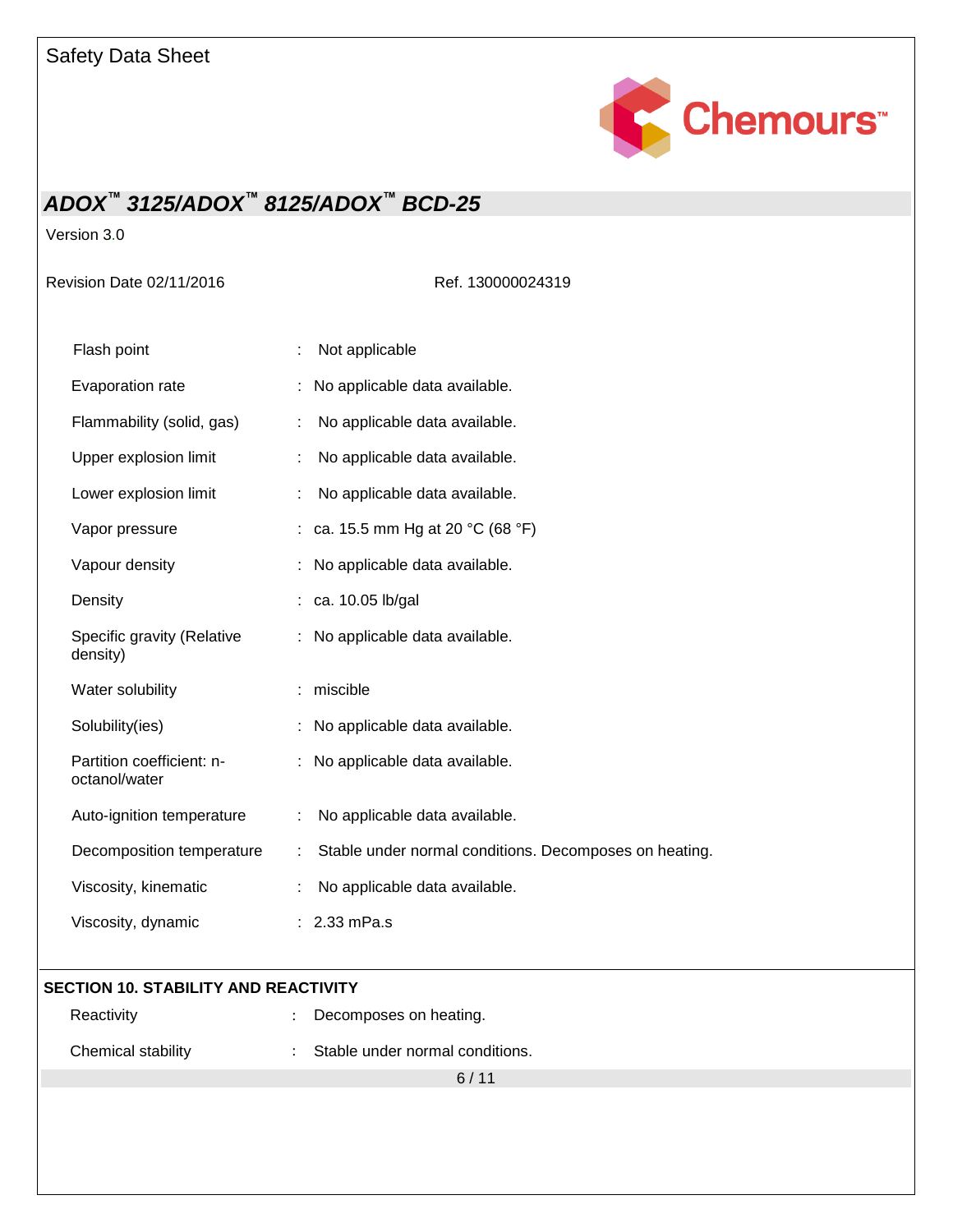

Version 3.0

Revision Date 02/11/2016 Ref. 130000024319

| Possibility of hazardous<br>reactions | Contact with acids, organic materials, reducing agents and oxidizing agents<br>will release toxic gases of chlorine and/or chlorine dioxide. |
|---------------------------------------|----------------------------------------------------------------------------------------------------------------------------------------------|
| Conditions to avoid                   | Direct sources of heat.                                                                                                                      |
| Incompatible materials                | Strong acids and oxidizing agents Organic materials, chlorinated compounds,<br>Reducing agents                                               |
| Hazardous decomposition<br>products   | Hazardous decomposition products: Chlorine, Chlorine dioxide%                                                                                |

### **SECTION 11. TOXICOLOGICAL INFORMATION**

| Sodium chlorite          |                                                                                                                                                                                                                                                                                                                                     |
|--------------------------|-------------------------------------------------------------------------------------------------------------------------------------------------------------------------------------------------------------------------------------------------------------------------------------------------------------------------------------|
| Inhalation 4 h LC50<br>÷ | $0.23$ mg/l, Rat                                                                                                                                                                                                                                                                                                                    |
| Dermal LD50              | 134 mg/kg, Rabbit                                                                                                                                                                                                                                                                                                                   |
| Oral LD50                | 284 mg/kg, Rat                                                                                                                                                                                                                                                                                                                      |
| Skin irritation          | Corrosive, Rabbit                                                                                                                                                                                                                                                                                                                   |
| Eye irritation           | Corrosive, Rabbit                                                                                                                                                                                                                                                                                                                   |
| Skin sensitization<br>t  | Does not cause skin sensitisation., Guinea pig<br>Animal test did not cause sensitization by skin contact.                                                                                                                                                                                                                          |
| Repeated dose toxicity   | Oral<br>Rat<br>$-1$ yr<br>Target Organs: Spleen<br>The substance or mixture is classified as specific target organ<br>toxicant, repeated exposure, Category 2.<br>Gastrointestinal effects, Abnormal decrease in number of red blood<br>cells, Abnormal decrease in red -blood -cell haemoglobin<br>(hemoglobinemia)<br>Oral<br>Rat |
|                          | 7/11                                                                                                                                                                                                                                                                                                                                |
|                          |                                                                                                                                                                                                                                                                                                                                     |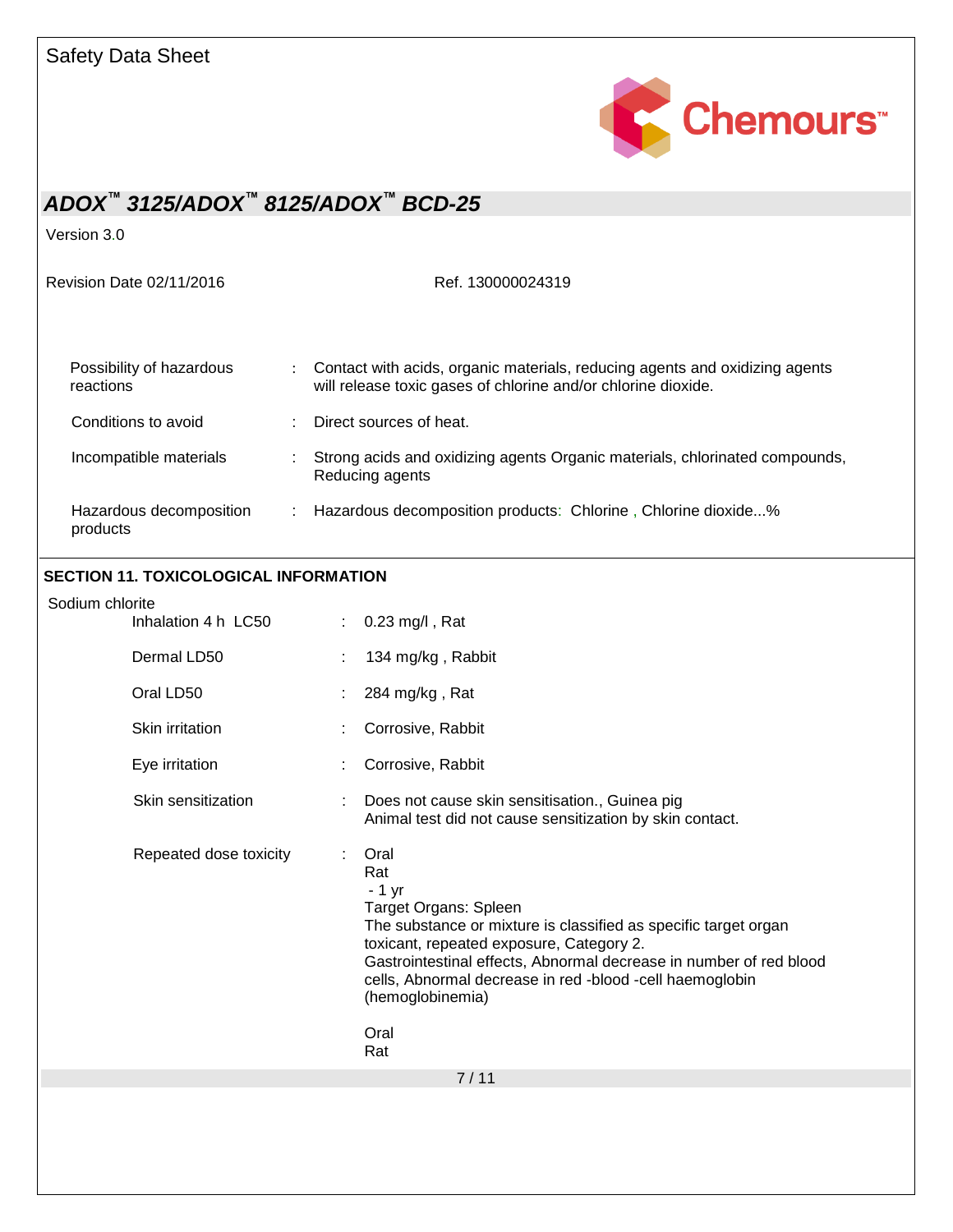

Version 3.0

Revision Date 02/11/2016 Ref. 130000024319

|                       | $-14d$<br>altered hematology, altered urinalysis results                                                                                                                                                                |
|-----------------------|-------------------------------------------------------------------------------------------------------------------------------------------------------------------------------------------------------------------------|
|                       |                                                                                                                                                                                                                         |
|                       | Oral<br>Monkey                                                                                                                                                                                                          |
|                       | altered hematology, altered blood chemistry                                                                                                                                                                             |
| Carcinogenicity       | Not classifiable as a human carcinogen.<br>Animal testing did not show any carcinogenic effects.                                                                                                                        |
| Mutagenicity          | Tests on bacterial or mammalian cell cultures did not show mutagenic<br>effects.                                                                                                                                        |
|                       | Animal testing did not show any mutagenic effects.                                                                                                                                                                      |
| Reproductive toxicity | No toxicity to reproduction<br>Animal testing showed effects on reproduction at levels equal to or<br>above those causing parental toxicity.                                                                            |
| Teratogenicity        | Animal testing showed effects on embryo-fetal development at levels<br>equal to or above those causing maternal toxicity.                                                                                               |
| Carcinogenicity       | The carcinogenicity classifications for this product and/or its ingredients have been determined according<br>to HazCom 2012, Appendix A.6. The classifications may differ from those listed in the National Toxicology |
|                       | Program (NTP) Report on Carcinogens (latest edition) or those found to be a potential carcinogen in the<br>International Agency for Research on Cancer (IARC) Monographs (latest edition).                              |

None of the components present in this material at concentrations equal to or greater than 0.1% are listed by IARC, NTP, or OSHA, as a carcinogen.

#### **SECTION 12. ECOLOGICAL INFORMATION**

Aquatic Toxicity Sodium chlorite<br>96 h LC50

: Cyprinodon variegatus (sheepshead minnow) 105 mg/l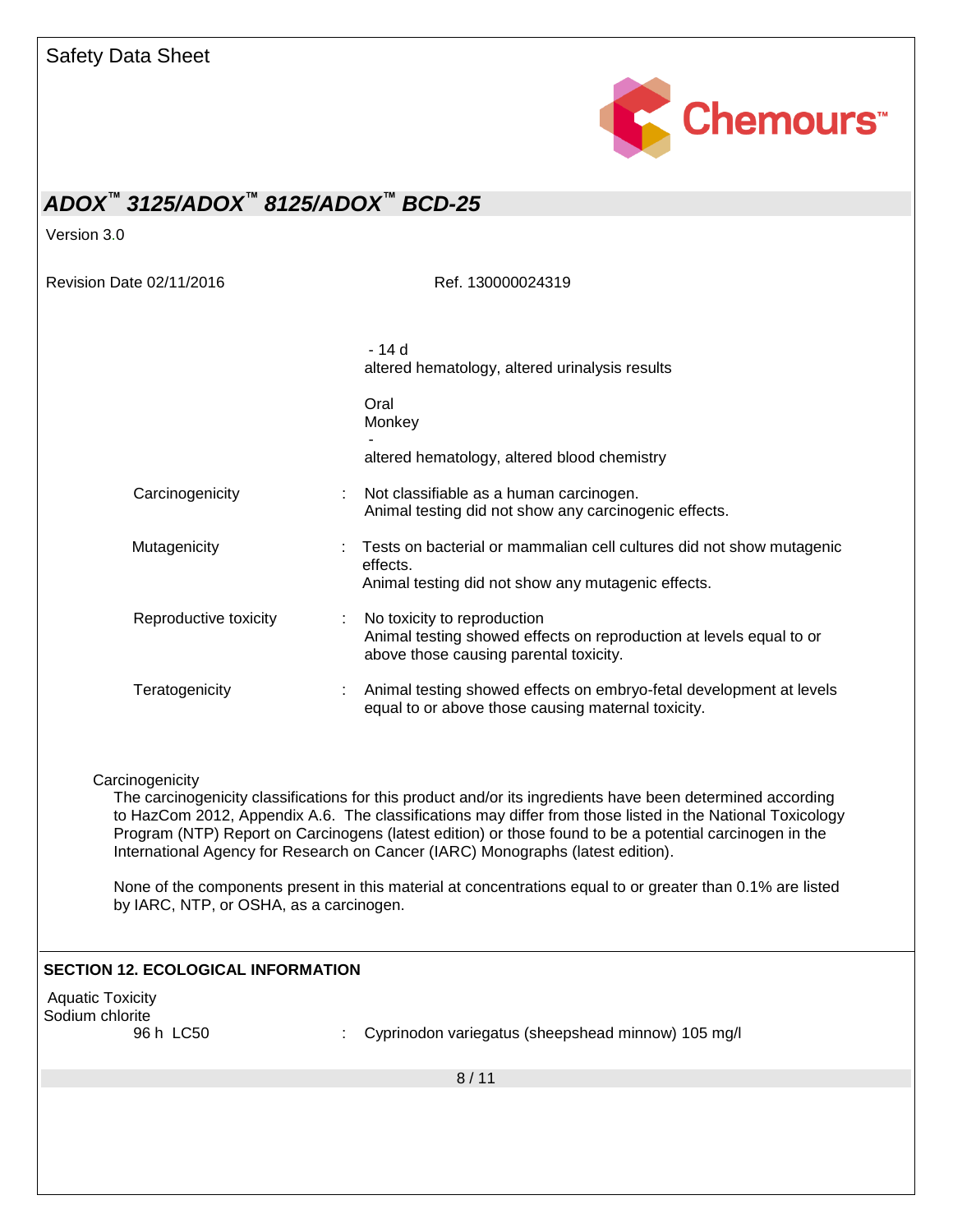

Version 3.0

| Revision Date 02/11/2016                                                           | Ref. 130000024319                                                                                                                                                                      |
|------------------------------------------------------------------------------------|----------------------------------------------------------------------------------------------------------------------------------------------------------------------------------------|
| 96 h ErC50                                                                         | Algae 5.33 mg/l                                                                                                                                                                        |
| 96 h EbC50                                                                         | Algae 1.09 mg/l                                                                                                                                                                        |
| 96 h NOEC                                                                          | Algae 0.62 mg/l                                                                                                                                                                        |
| 48 h EC50                                                                          | Daphnia magna (Water flea) < 1.0 mg/l                                                                                                                                                  |
| 96 h LC50                                                                          | Americamysis bahia (mysid shrimp) 0.65 mg/l                                                                                                                                            |
| <b>Environmental Fate</b><br>ADOX™ 3125/ADOX™ 8125/ADOX™ BCD-25<br>Bioaccumulation | Bioaccumulation is unlikely.                                                                                                                                                           |
| Sodium chlorite<br>Biodegradability<br>Additional ecological information           | Readily biodegradable<br>$\mathcal{L}_{\mathcal{A}}$<br>No data is available on the product itself.                                                                                    |
| <b>SECTION 13. DISPOSAL CONSIDERATIONS</b>                                         |                                                                                                                                                                                        |
| Waste disposal methods -<br>Product                                                | : Treatment, storage, transportation, and disposal must be in accordance with<br>applicable federal, state/provincial, and local regulations.                                          |
| Contaminated packaging                                                             | Empty containers should be taken to an approved waste handling site for<br>recycling or disposal.<br>If recycling is not practicable, dispose of in compliance with local regulations. |
| <b>SECTION 14. TRANSPORT INFORMATION</b>                                           |                                                                                                                                                                                        |
| <b>DOT</b><br>UN number                                                            | : 1908                                                                                                                                                                                 |
|                                                                                    | 9/11                                                                                                                                                                                   |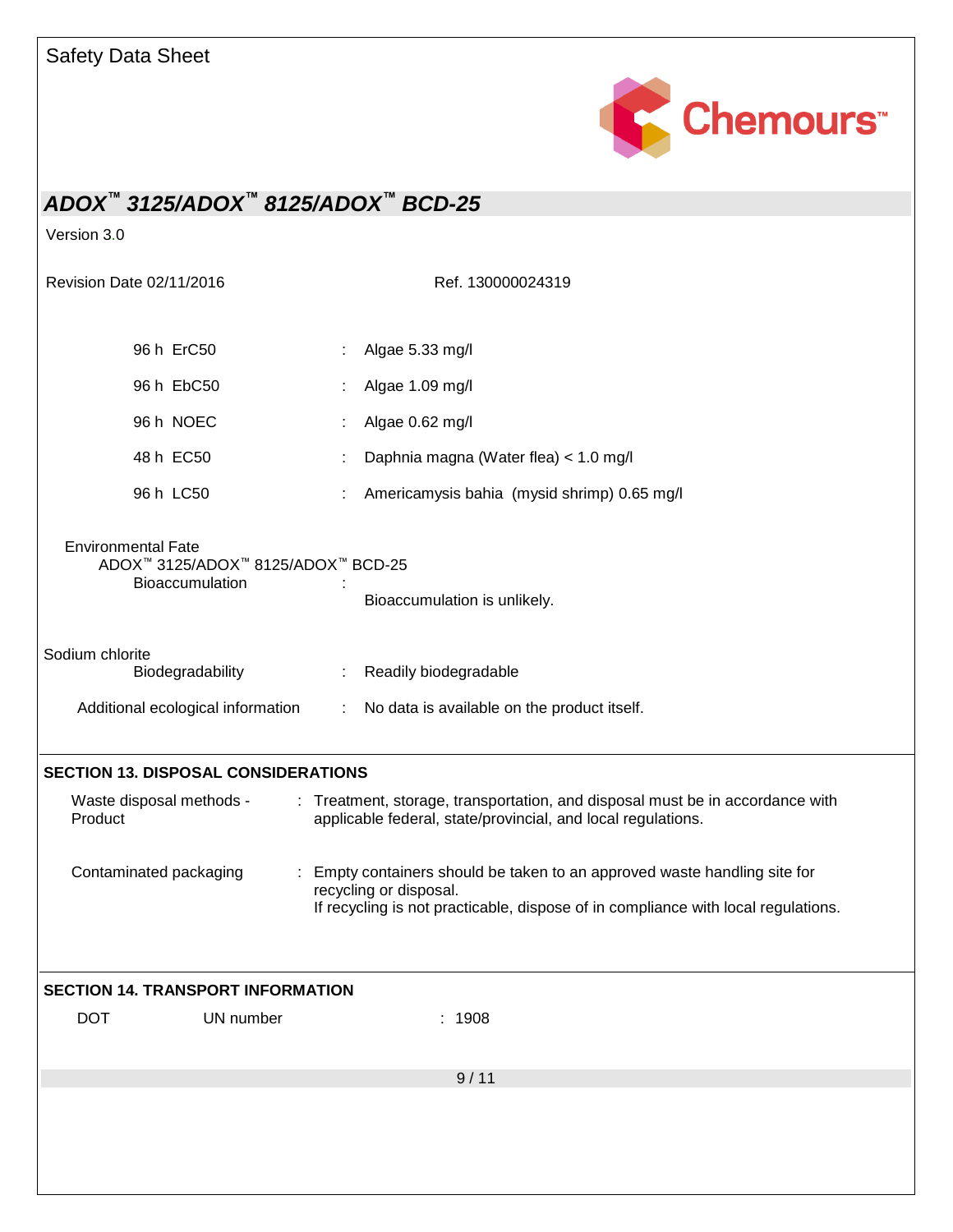

Version 3.0

Revision Date 02/11/2016 Ref. 130000024319

| Proper shipping name<br>Class<br>Packing group<br>Labelling No.<br><b>IATA C</b><br>UN number<br>Proper shipping name |                                                                                                                                |  |                                 | : Chlorite solution<br>: 8<br>: II<br>: 8<br>: 1908<br>: Chlorite solution                                                                                                                                |  |  |
|-----------------------------------------------------------------------------------------------------------------------|--------------------------------------------------------------------------------------------------------------------------------|--|---------------------------------|-----------------------------------------------------------------------------------------------------------------------------------------------------------------------------------------------------------|--|--|
| <b>IMDG</b>                                                                                                           | Class<br>Packing group<br>Labelling No.<br>UN number<br>Proper shipping name<br><b>Class</b><br>Packing group<br>Labelling No. |  |                                 | : 8<br>$\mathbb{R}^{\mathbb{N}}$<br>: 8<br>: 1908<br>: CHLORITE SOLUTION<br>: 8<br>$\mathbb{R}^{\mathbb{N}}$<br>: 8                                                                                       |  |  |
|                                                                                                                       | Marine pollutant                                                                                                               |  |                                 | : yes (Sodium chlorite)                                                                                                                                                                                   |  |  |
| <b>SECTION 15. REGULATORY INFORMATION</b>                                                                             |                                                                                                                                |  |                                 |                                                                                                                                                                                                           |  |  |
| <b>TSCA</b>                                                                                                           |                                                                                                                                |  |                                 | : On the inventory, or in compliance with the inventory                                                                                                                                                   |  |  |
| SARA 313 Regulated<br>Chemical(s)                                                                                     |                                                                                                                                |  | by SARA Title III, Section 313. | : This material does not contain any chemical components with known CAS<br>numbers that exceed the threshold (De Minimis) reporting levels established                                                    |  |  |
| NJ Right to Know<br>Regulated Chemical(s)                                                                             |                                                                                                                                |  |                                 | : Substances on the New Jersey Workplace Hazardous Substance List present<br>at a concentration of 1% or more (0.1% for substances identified as<br>carcinogens, mutagens or teratogens): Sodium chlorite |  |  |
| EPA Reg. No.                                                                                                          |                                                                                                                                |  | $: 9150 - 7$                    | la tha Llaite d'Ototes this musel· et is usau lote d'ou tha LIO. En demons sotal                                                                                                                          |  |  |

In the United States this product is regulated by the US Environmental Protection Agency (EPA) under the Federal Insecticide, Fungicide and Rodenticide Act (FIFRA). It is a violation of Federal law to use this product in a manner inconsistent with its labeling. Read and follow all label directions. This product is excluded from listing requirements under EPA/TSCA.